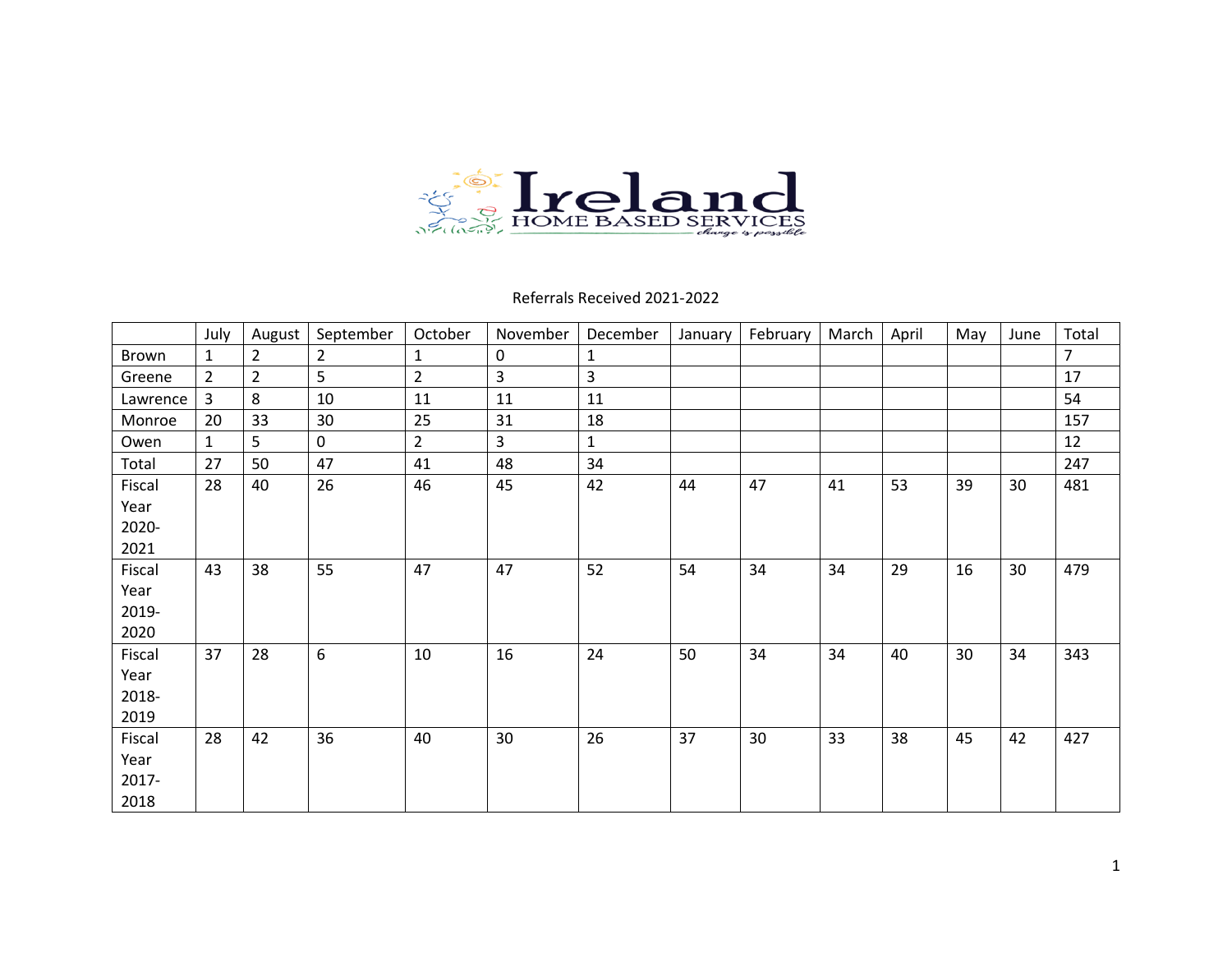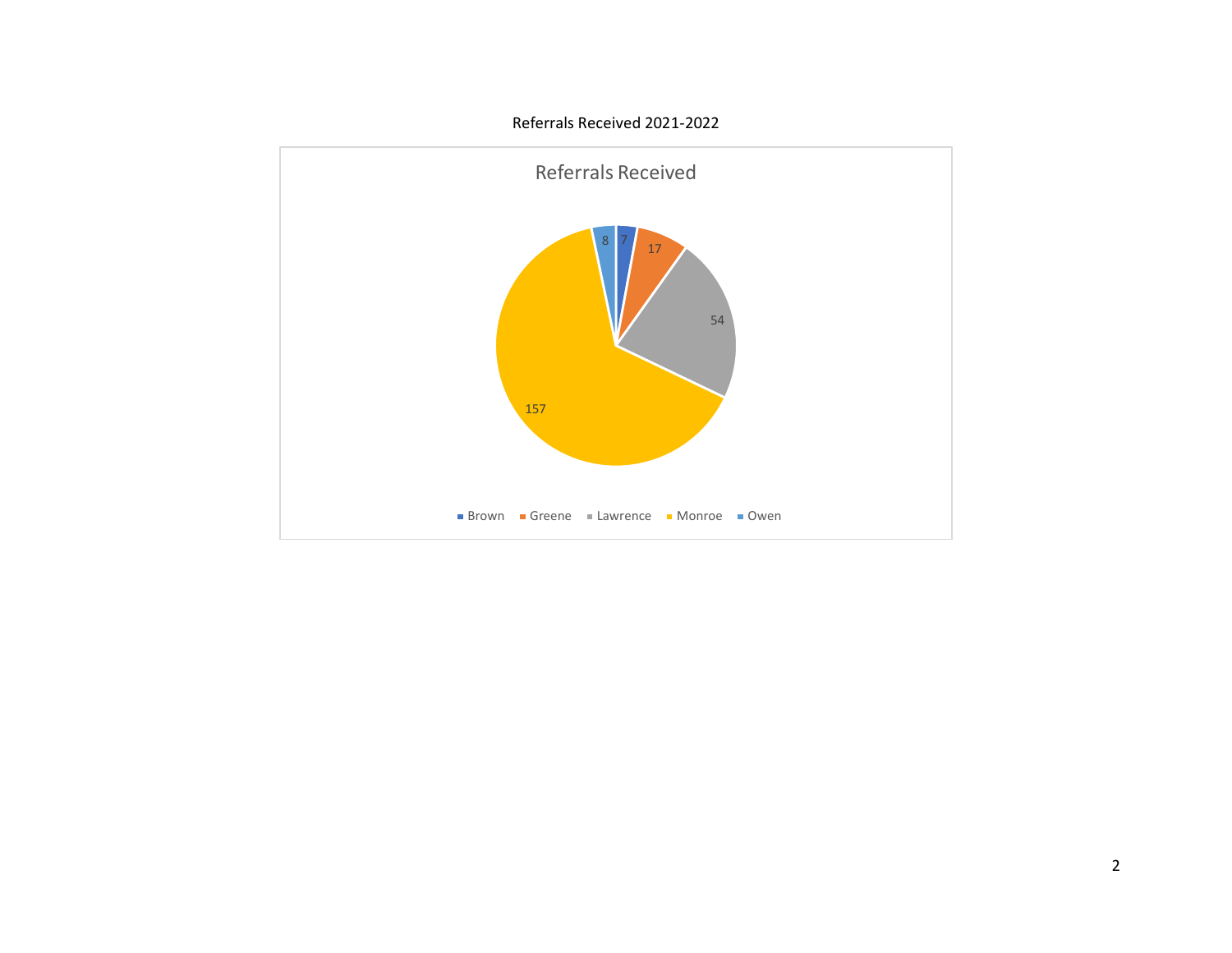### Brown

|               | July        | August | September | October | November | December | January | February | March | April | May | June | Total |
|---------------|-------------|--------|-----------|---------|----------|----------|---------|----------|-------|-------|-----|------|-------|
| Children's    | $\mathbf 0$ | 0      | 0         | υ       | 0        |          |         |          |       |       |     |      |       |
| <b>Bureau</b> |             |        |           |         |          |          |         |          |       |       |     |      |       |
| <b>DCS</b>    | J.          | 2      |           |         | U        | 0        |         |          |       |       |     |      |       |
| Riley         | 0           | 0      |           | 0       | 0        | 0        |         |          |       |       |     |      |       |
| Hospital      |             |        |           |         |          |          |         |          |       |       |     |      |       |
|               |             |        |           |         |          |          |         |          |       |       |     |      |       |
|               |             |        |           |         |          |          |         |          |       |       |     |      |       |
|               |             |        |           |         |          |          |         |          |       |       |     |      |       |
|               |             |        |           |         |          |          |         |          |       |       |     |      |       |
| Total         |             | 2      | ┑         |         |          |          |         |          |       |       |     |      |       |

|       | July | August   September | October | November | December | January | February   March   April |  | May | June | Total |
|-------|------|--------------------|---------|----------|----------|---------|--------------------------|--|-----|------|-------|
|       |      |                    |         |          |          |         |                          |  |     |      |       |
|       |      |                    |         |          |          |         |                          |  |     |      |       |
|       |      |                    |         |          |          |         |                          |  |     |      |       |
|       |      |                    |         |          |          |         |                          |  |     |      |       |
|       |      |                    |         |          |          |         |                          |  |     |      |       |
|       |      |                    |         |          |          |         |                          |  |     |      |       |
| Total |      |                    |         |          |          |         |                          |  |     |      |       |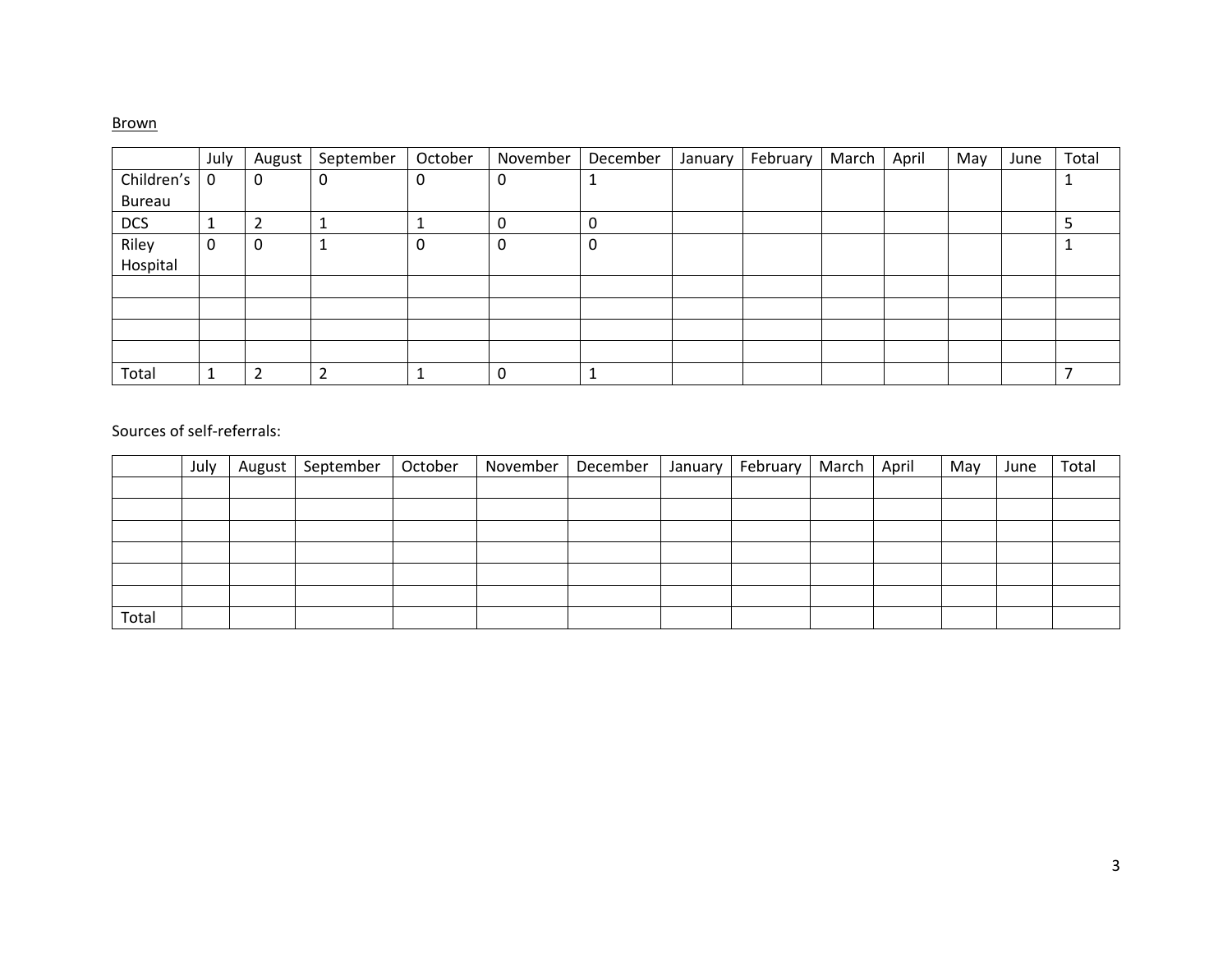### Greene

|            | July           | August         | September      | October        | November       | December     | January | February | March | April | May | June | Total |
|------------|----------------|----------------|----------------|----------------|----------------|--------------|---------|----------|-------|-------|-----|------|-------|
| <b>DCS</b> | 0              | $\overline{2}$ | $\overline{2}$ | 2              | $\overline{2}$ | 1            |         |          |       |       |     |      | 9     |
| Greene     | $\mathbf 0$    | 1              | $\mathbf 0$    | 0              | $\mathbf 0$    | 0            |         |          |       |       |     |      |       |
| County     |                |                |                |                |                |              |         |          |       |       |     |      |       |
| Hospital   |                |                |                |                |                |              |         |          |       |       |     |      |       |
| IU         | $\mathbf{1}$   | 0              | $\mathbf 0$    | 0              | $\mathbf 0$    | $\mathbf 0$  |         |          |       |       |     |      |       |
| Health     |                |                |                |                |                |              |         |          |       |       |     |      |       |
| Riley      | $\mathsf 0$    | 0              | $\mathbf 0$    | 0              | $\mathbf 0$    | $\mathbf 1$  |         |          |       |       |     |      |       |
| Hospital   |                |                |                |                |                |              |         |          |       |       |     |      |       |
| Self       | $\mathbf 1$    | $\overline{2}$ | $\mathbf 0$    | 0              | $\mathbf{1}$   | $\mathbf{1}$ |         |          |       |       |     |      | 5     |
|            |                |                |                |                |                |              |         |          |       |       |     |      |       |
|            |                |                |                |                |                |              |         |          |       |       |     |      |       |
|            |                |                |                |                |                |              |         |          |       |       |     |      |       |
|            |                |                |                |                |                |              |         |          |       |       |     |      |       |
| Total      | $\overline{2}$ | 5              | $\overline{2}$ | $\overline{2}$ | 3              | 3            |         |          |       |       |     |      | 17    |

|               | July | August | September   October   November |   | December | January | February   March   April |  | May | June | Total |
|---------------|------|--------|--------------------------------|---|----------|---------|--------------------------|--|-----|------|-------|
| <b>DCS</b>    |      |        |                                |   |          |         |                          |  |     |      |       |
| Family/Friend | 0    |        |                                | U |          |         |                          |  |     |      |       |
|               |      |        |                                |   |          |         |                          |  |     |      |       |
|               |      |        |                                |   |          |         |                          |  |     |      |       |
|               |      |        |                                |   |          |         |                          |  |     |      |       |
|               |      |        |                                |   |          |         |                          |  |     |      |       |
| Total         |      |        |                                |   |          |         |                          |  |     |      |       |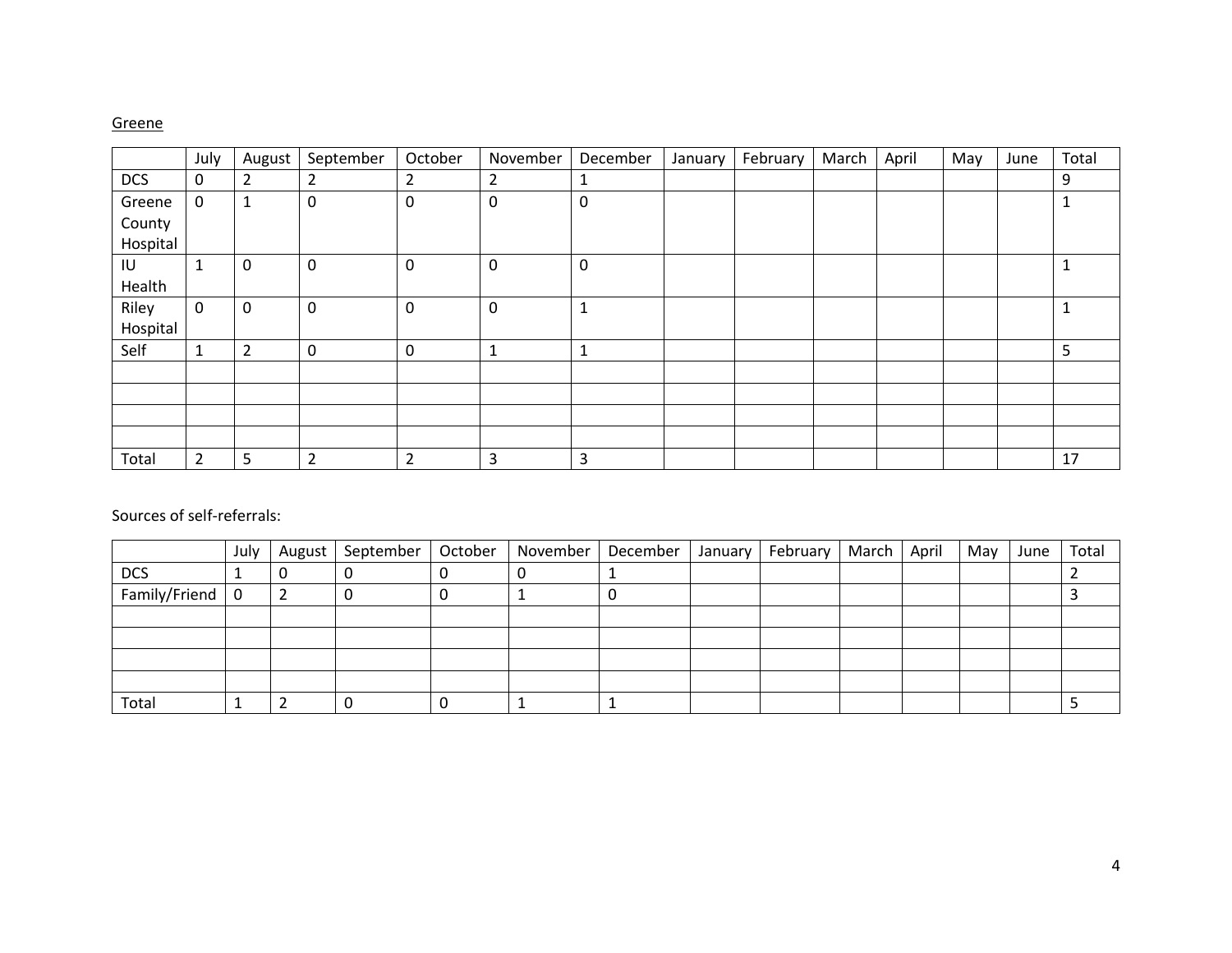### **Lawrence**

|            | July           | August         | September        | October          | November         | December       | January | February | March | April | May | June | Total          |
|------------|----------------|----------------|------------------|------------------|------------------|----------------|---------|----------|-------|-------|-----|------|----------------|
| <b>DCS</b> | $\overline{2}$ | $\overline{7}$ | 4                | 5                | 8                | 8              |         |          |       |       |     |      | 34             |
| Hoosier    | $\mathbf{1}$   | $\pmb{0}$      | $\mathbf 0$      | $\mathbf{1}$     | $\mathbf 1$      | $\mathsf 0$    |         |          |       |       |     |      | 3              |
| Uplands    |                |                |                  |                  |                  |                |         |          |       |       |     |      |                |
| Head       |                |                |                  |                  |                  |                |         |          |       |       |     |      |                |
| Start      |                |                |                  |                  |                  |                |         |          |       |       |     |      |                |
| IU Health  | $\mathbf 0$    | 0              | $\mathbf 0$      | $\mathbf 1$      | $\mathbf 0$      | $\mathbf{1}$   |         |          |       |       |     |      | $\overline{2}$ |
| New        | $\mathbf 0$    | $\pmb{0}$      | $\mathbf{1}$     | $\pmb{0}$        | $\mathbf 0$      | $\pmb{0}$      |         |          |       |       |     |      | $\mathbf{1}$   |
| Albany     |                |                |                  |                  |                  |                |         |          |       |       |     |      |                |
| High       |                |                |                  |                  |                  |                |         |          |       |       |     |      |                |
| School     |                |                |                  |                  |                  |                |         |          |       |       |     |      |                |
| Riley      | 0              | 0              | $\mathbf 0$      | $\mathbf{1}$     | $\boldsymbol{0}$ | $\mathbf 0$    |         |          |       |       |     |      | $\mathbf{1}$   |
| Hospital   |                |                |                  |                  |                  |                |         |          |       |       |     |      |                |
| Riley      | $\mathbf 0$    | $\pmb{0}$      | $\mathbf{1}$     | $\boldsymbol{0}$ | $\boldsymbol{0}$ | $\mathbf 0$    |         |          |       |       |     |      | $\mathbf{1}$   |
| Pediatrics |                |                |                  |                  |                  |                |         |          |       |       |     |      |                |
| St.        | 0              | $\mathbf{1}$   | $\boldsymbol{0}$ | $\pmb{0}$        | $\boldsymbol{0}$ | $\pmb{0}$      |         |          |       |       |     |      | $\mathbf{1}$   |
| Vincent    |                |                |                  |                  |                  |                |         |          |       |       |     |      |                |
| Hospital   |                |                |                  |                  |                  |                |         |          |       |       |     |      |                |
| Self       | 0              | $\overline{2}$ | $\overline{2}$   | $\overline{3}$   | $\overline{2}$   | $\overline{2}$ |         |          |       |       |     |      | 11             |
|            |                |                |                  |                  |                  |                |         |          |       |       |     |      |                |
|            |                |                |                  |                  |                  |                |         |          |       |       |     |      |                |
| Total      | 3              | 10             | 8                | 11               | 11               | 11             |         |          |       |       |     |      | 54             |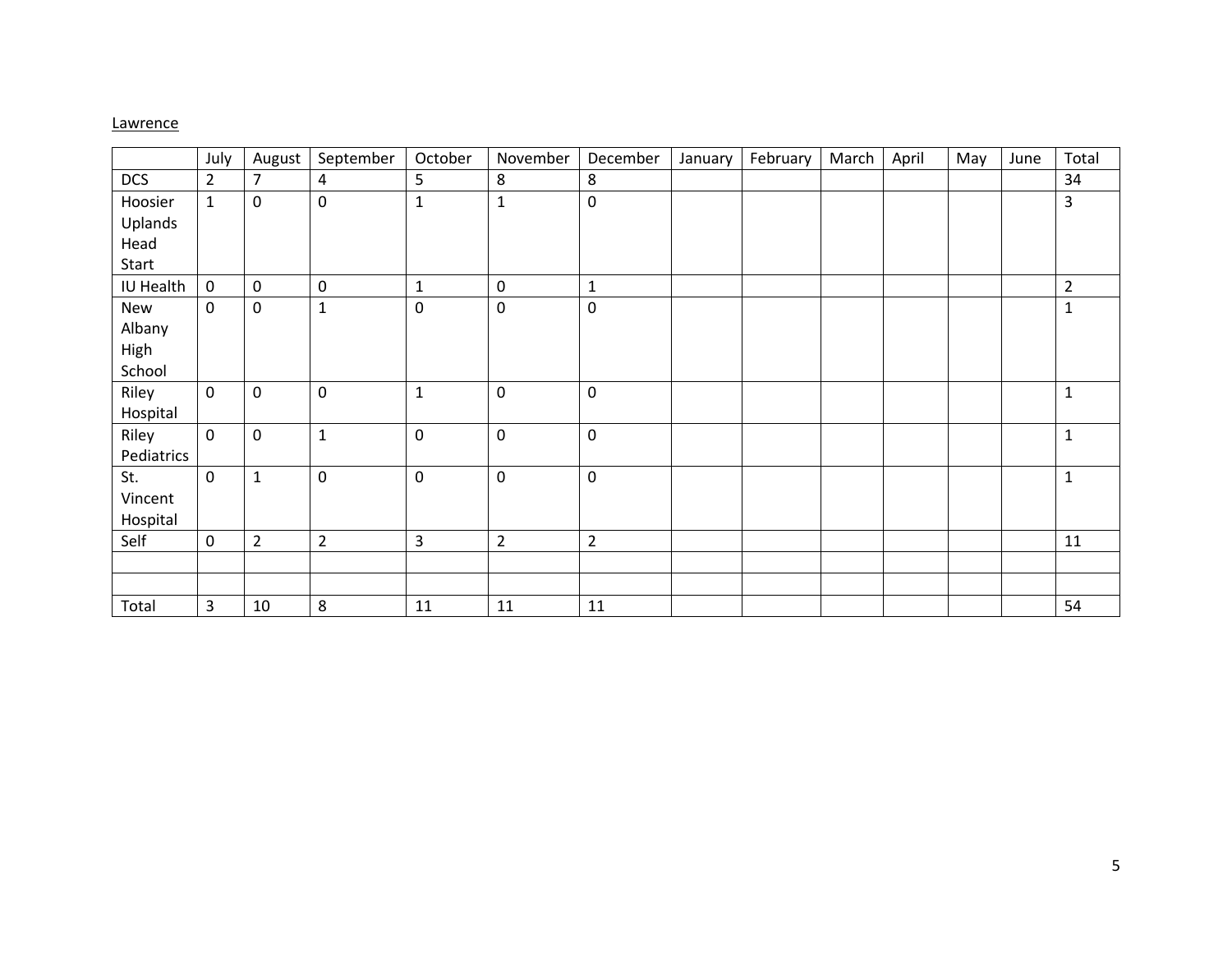|                   | July        | August         | September      | October      | November     | December       | January | February | March | April | May | June | Total          |
|-------------------|-------------|----------------|----------------|--------------|--------------|----------------|---------|----------|-------|-------|-----|------|----------------|
| <b>IHBS</b> staff | $\mathbf 0$ | 0              | 0              | 1            | 0            | 0              |         |          |       |       |     |      | 1              |
| Lawrence          | $\mathbf 0$ | 0              | $\mathbf 0$    | 0            | $\mathbf 0$  | 1              |         |          |       |       |     |      | 1              |
| County            |             |                |                |              |              |                |         |          |       |       |     |      |                |
| Health            |             |                |                |              |              |                |         |          |       |       |     |      |                |
| Department        |             |                |                |              |              |                |         |          |       |       |     |      |                |
| Family/Friend     | $\mathsf 0$ |                | $\mathbf 0$    | $\mathbf{1}$ | $\mathbf{1}$ | $\mathbf 0$    |         |          |       |       |     |      | 3              |
| <b>PACT</b>       | 0           | 0              | 1              | 0            | $\mathbf 0$  | 0              |         |          |       |       |     |      | 1              |
| Previous          | $\mathbf 0$ | 0              | $\mathbf{1}$   | $\mathbf 0$  | $\mathbf 0$  | $\mathbf{1}$   |         |          |       |       |     |      | $\overline{2}$ |
| Client            |             |                |                |              |              |                |         |          |       |       |     |      |                |
| Probation         | $\mathbf 0$ |                | 0              | 0            | $\mathbf 0$  | 0              |         |          |       |       |     |      | 1              |
| Shawswick         | $\mathbf 0$ | 0              | $\mathbf 0$    | $\mathbf{1}$ | $\mathbf 0$  | $\mathbf 0$    |         |          |       |       |     |      | $\mathbf{1}$   |
| Elementary        |             |                |                |              |              |                |         |          |       |       |     |      |                |
|                   |             |                |                |              |              |                |         |          |       |       |     |      |                |
|                   |             |                |                |              |              |                |         |          |       |       |     |      |                |
|                   |             |                |                |              |              |                |         |          |       |       |     |      |                |
| Total             | 0           | $\overline{2}$ | $\overline{2}$ | 3            | $\mathbf{1}$ | $\overline{2}$ |         |          |       |       |     |      | 10             |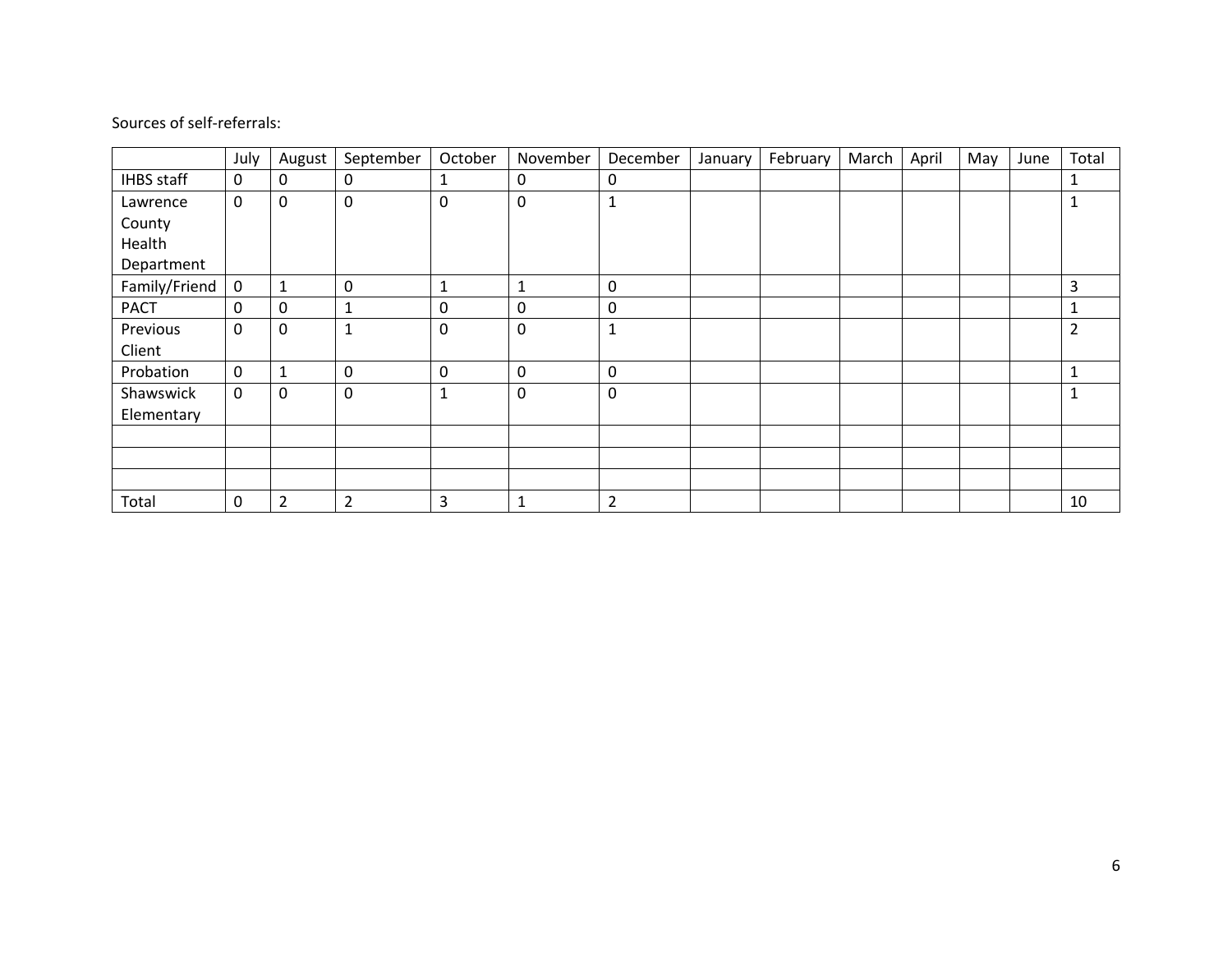### **Monroe**

|                    | July         | August              | September           | October      | November       | December     | January | February | March | April | May | June | Total          |
|--------------------|--------------|---------------------|---------------------|--------------|----------------|--------------|---------|----------|-------|-------|-----|------|----------------|
| Bloomington        | $\mathbf 0$  | $\mathbf 0$         | $\mathbf{1}$        | 0            | 0              | $\mathbf 0$  |         |          |       |       |     |      | 1              |
| <b>High School</b> |              |                     |                     |              |                |              |         |          |       |       |     |      |                |
| Children's         | $\mathbf{1}$ | $\mathsf{O}\xspace$ | $\mathsf{O}\xspace$ | 0            | $\pmb{0}$      | $\pmb{0}$    |         |          |       |       |     |      | $\mathbf{1}$   |
| <b>Bureau</b>      |              |                     |                     |              |                |              |         |          |       |       |     |      |                |
| <b>DCS</b>         | 12           | 21                  | 24                  | 20           | 22             | 12           |         |          |       |       |     |      | 111            |
| Fairview           | $\mathbf 0$  | 0                   | $\mathbf 0$         | 0            | $\overline{2}$ | $\mathbf 0$  |         |          |       |       |     |      | $\overline{2}$ |
| Elementary         |              |                     |                     |              |                |              |         |          |       |       |     |      |                |
| IU Health          | $\mathbf 0$  | $\mathbf{1}$        | $\mathbf{1}$        | 0            | $\mathbf{1}$   | $\mathbf{1}$ |         |          |       |       |     |      | 4              |
| Middle Way         | $\mathbf 0$  | $\mathbf 0$         | $\pmb{0}$           | $\mathbf{1}$ | 0              | $\mathbf 0$  |         |          |       |       |     |      | 1              |
| Nurse              | $\mathbf 0$  | $\mathbf{1}$        | 0                   | 0            | 0              | $\mathbf 0$  |         |          |       |       |     |      | $\mathbf{1}$   |
| Family             |              |                     |                     |              |                |              |         |          |       |       |     |      |                |
| Partnership        |              |                     |                     |              |                |              |         |          |       |       |     |      |                |
| Reserve at         | $\mathbf{1}$ | $\mathbf 0$         | $\mathbf 0$         | 0            | 0              | $\mathbf 0$  |         |          |       |       |     |      | $\mathbf{1}$   |
| Chandlers          |              |                     |                     |              |                |              |         |          |       |       |     |      |                |
| Glen               |              |                     |                     |              |                |              |         |          |       |       |     |      |                |
| Riley              | $\mathbf{1}$ | $\mathbf 0$         | $\mathbf 0$         | $\mathbf{1}$ | $\mathbf 0$    | $\mathbf 0$  |         |          |       |       |     |      | $\overline{2}$ |
| Hospital           |              |                     |                     |              |                |              |         |          |       |       |     |      |                |
| Self               | 5            | 6                   | $\overline{7}$      | 3            | 6              | 5            |         |          |       |       |     |      | 32             |
| Southern           | $\mathbf 0$  | $\mathbf 1$         | 0                   | 0            | 0              | $\pmb{0}$    |         |          |       |       |     |      | $\mathbf{1}$   |
| Indiana            |              |                     |                     |              |                |              |         |          |       |       |     |      |                |
| Physicians         |              |                     |                     |              |                |              |         |          |       |       |     |      |                |
| Total              | 20           | 30                  | 33                  | 25           | 31             | 18           |         |          |       |       |     |      | 157            |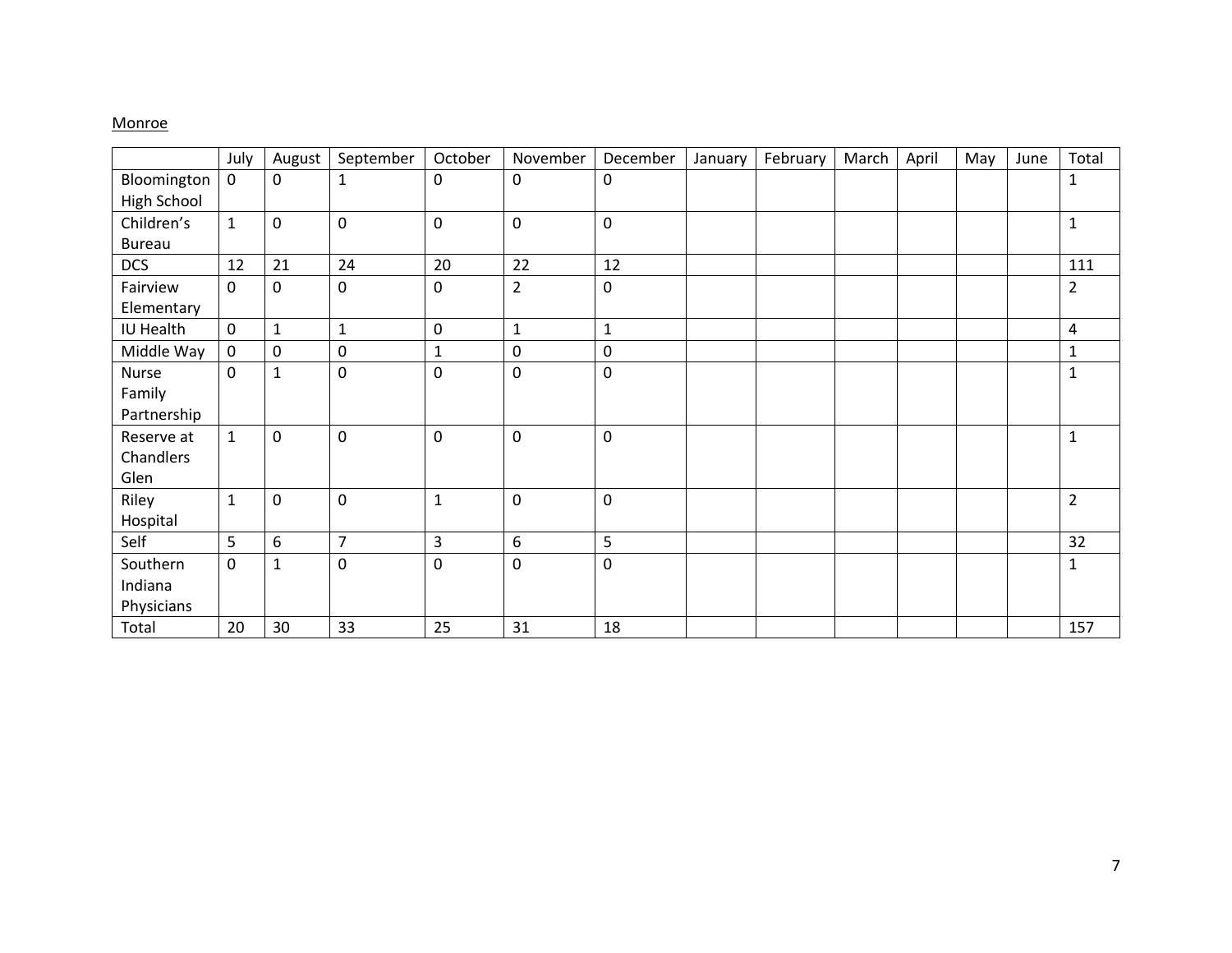|               | July | August         | September | October        | November | December       | January | February | March | April | May | June | Total |
|---------------|------|----------------|-----------|----------------|----------|----------------|---------|----------|-------|-------|-----|------|-------|
| CP Brochure   | 0    | 0              | 0         | 0              |          | 0              |         |          |       |       |     |      |       |
| <b>DCS</b>    |      | $\overline{2}$ |           | 1              | 3        | 2              |         |          |       |       |     |      | 10    |
| Family/Friend | 0    | 0              |           | 0              |          | 1              |         |          |       |       |     |      | 3     |
| New Hope      |      | 0              | 0         | 0              | 0        | 0              |         |          |       |       |     |      |       |
| Previous      |      | $\overline{2}$ | C<br>∠    | $\overline{2}$ | 0        | $\overline{2}$ |         |          |       |       |     |      | 9     |
| Client        |      |                |           |                |          |                |         |          |       |       |     |      |       |
| St. Vincent   | 2    | 1              | 3         | 0              |          | 0              |         |          |       |       |     |      |       |
| De Paul       |      |                |           |                |          |                |         |          |       |       |     |      |       |
| Township      | 0    | 1              | $\Omega$  | 0              | 0        | 0              |         |          |       |       |     |      |       |
| Trustee       |      |                |           |                |          |                |         |          |       |       |     |      |       |
|               |      |                |           |                |          |                |         |          |       |       |     |      |       |
| Total         | 5    | 6              |           | 3              | 6        | 5              |         |          |       |       |     |      | 32    |